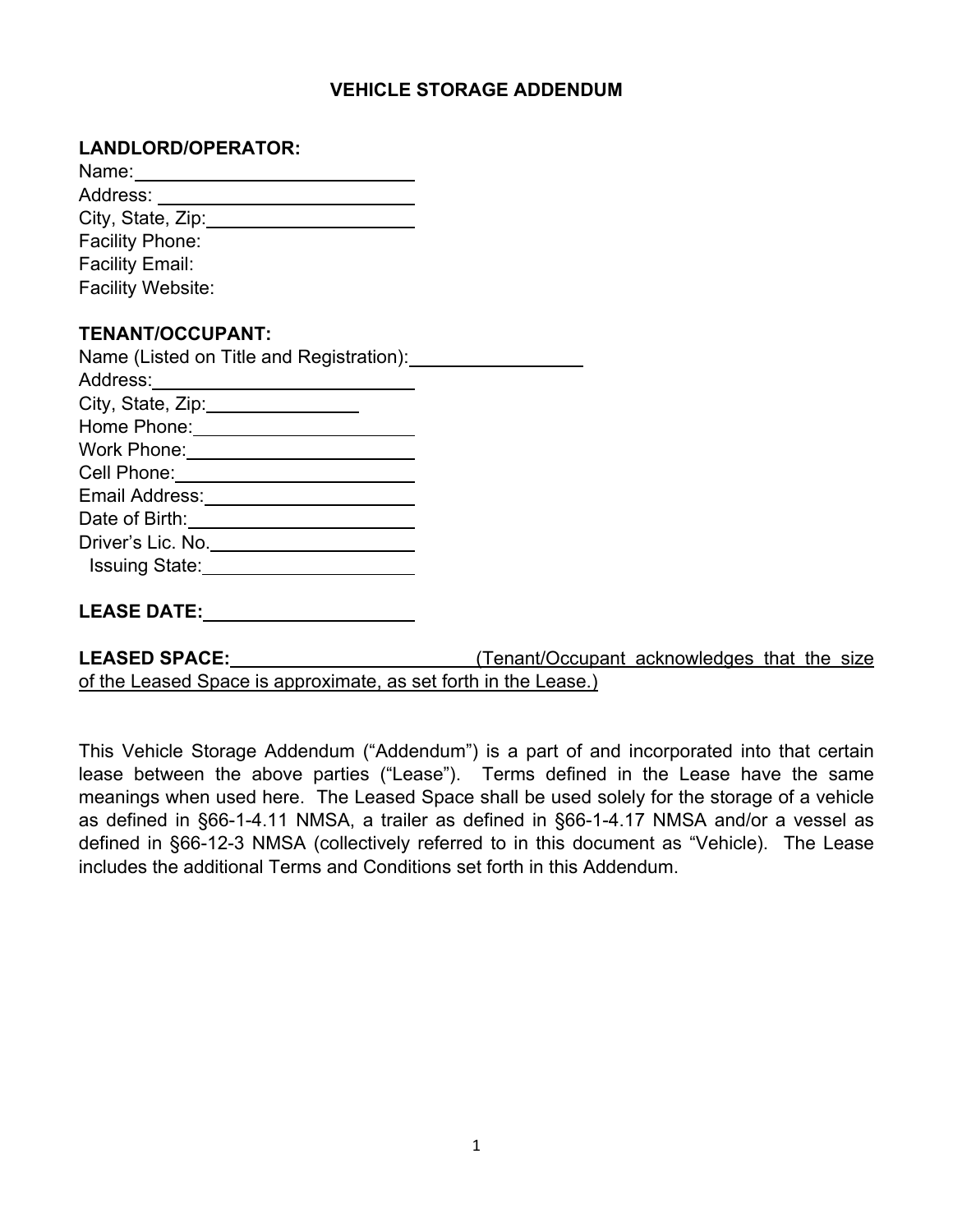### **VEHICLE INFORMATION**

(Circle Type of Vehicle Being Stored)

# **Motorhome 5thWhl Bumper Pulled/Trailer Car/Truck Boat Motorcycle Other** If Other Please Describe: Make: Year: Model: Length:(Max 24') Color: Vehicle Lic. No. or Boat Reg. No.: State: VIN/Hull No. **Copies of the following must be on file for the above Vehicle Current Insurance: Circle One** Yes/Delivered to Landlord/Operator No/Tenant/Occupant Needs to Get

**Current Registration: Circle One**

Yes/Delivered to Landlord/Operator No/Tenant/Occupant Needs to Get

# **LIENHOLDER INFORMATION**

**(If No Lienholder write "NONE")**

Name: 2008. 2009. 2009. 2009. 2010. 2010. 2010. 2010. 2010. 2010. 2010. 2010. 2010. 2010. 2010. 2010. 2010. 20

Address: and the contract of the contract of the contract of the contract of the contract of the contract of the contract of the contract of the contract of the contract of the contract of the contract of the contract of t

City, State, Zip:

Tenant/Occupant understands and agrees that all of the Terms and Conditions set forth below are part of this Lease.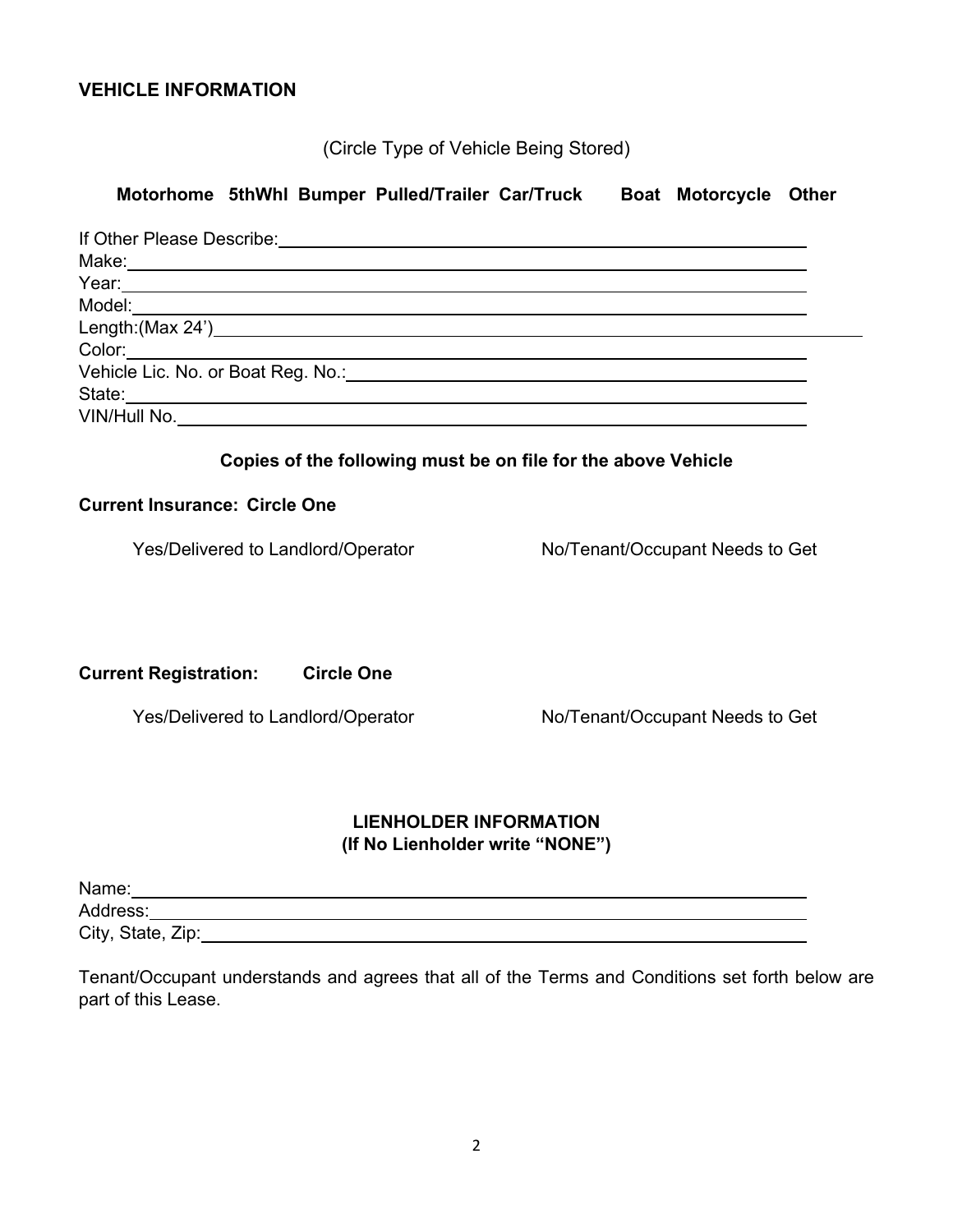### **Autos left in the Leased Space when RV's or other stored Vehicles are removed for use and trailers carrying boats (or other Vehicles) must also be identified**

**IMPORTANT:**Tenant/Occupant shall obtain and maintain insurance protecting the personal property stored within the Leased Space against property damage (including but not limited to fire, theft or other casualty)and general liability coverage. Landlord/Operator carries no insurance protecting property stored in the Leased Space.

The following Terms and Conditions are a part of and incorporated into this Vehicle Storage Addendum.

### **SIGNATURES**

| TENANT/OCCUPANT:   | LANDLORD/OPERATOR: |
|--------------------|--------------------|
|                    |                    |
| <b>Print Name:</b> | <b>Print Name:</b> |
| Date:              | Date:              |

©Hurley, Toevs, Styles, Hamblin &Panter, P.A. 2020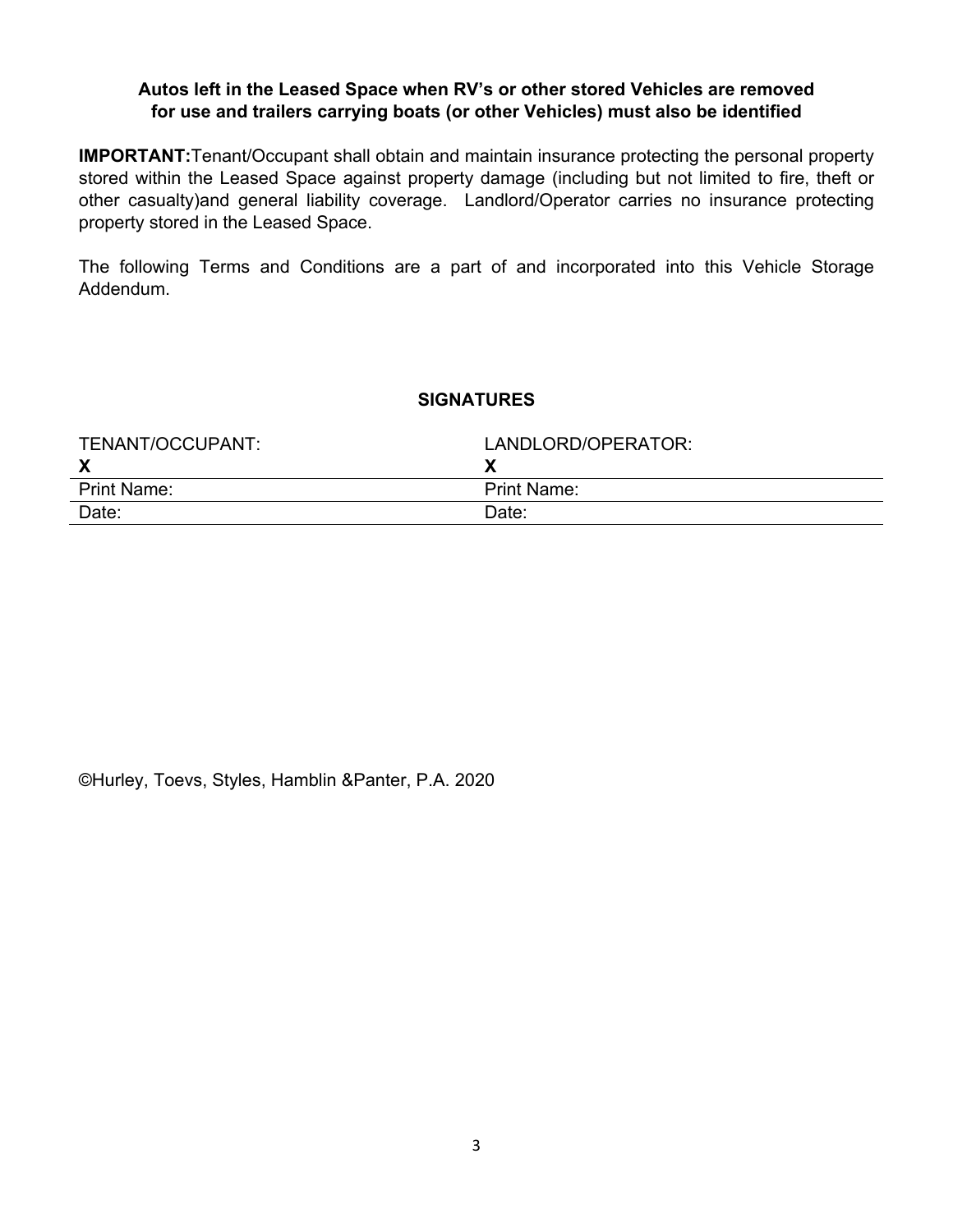## **TERMS AND CONDITIONS**

This Lease is a ground lease covering the Leased Space. The parties agree that this Lease is a lease of real property. The boundaries of the Leased Space are identified by various markers, paint, or otherwise.

1. **IDENTIFIED VEHICLES ONLY.** No Vehicle may be parked in the Leased Space at any time that has not been fully identified on an Addendum signed by Tenant/Occupant, delivered to Landlord/Operator and accepted by Landlord/Operator. Without limiting Landlord/Operator's remedies pursuant to the Lease, unidentified Vehicles stored without such consent may be towed from the Facility by Landlord/Operator at Tenant/Occupant's expense or be overlocked or restrained by Landlord/Operator.

2. **TRAILERS.** Wheels of trailers of all kinds, including campers, 5<sup>th</sup> wheels, boat, travel or utility trailers, not connected to a tow Vehicle must be "blocked". Landlord/Operator recommends that Tenant/Occupant lock all wheels on vehicles. All trailers should have hitch locks installed and used while the trailer is located in the Leased Space. Trailer tongues must be supported on an appropriate tongue support or wood block to prevent damage to parking surface. Pick-up shells and slide-in campers may be stored *off the ground* on appropriate jacks or blocks. All watercraft and/or vessels must be trailered.

3. **MISPARKING.** The Vehicle may only be parked within the boundaries of the Leased Space. **If Tenant/Occupant parks a Vehicle:**

- In an incorrect space; or
- Which exceeds the boundaries of the Leased Space; or,
- Which has not been identified to Landlord/Operator in accordance with this Addendum,

**Tenant/Occupant may be charged the Misparking Fee for each day that the condition persists.** Slideouts shall be kept retracted. Landlord/Operator has no liability to Tenant/Occupant for interference with the Leased Space by another Tenant/Occupant or user of the Facility. In such event, Tenant/Occupant shall not be entitled to any rent deduction or offset and it shall not constitute an event of default by Landlord/Operator under this Lease. In such event, Landlord/Operator may, but is not obligated to, provide Tenant/Occupant with temporary parking until the Leased Space can be made available. Tenant/Occupant shall return the temporarily parked Vehicle to the Leased Space within seven (7) days of notice from Landlord/Operator. Failure to return a temporarily parked Vehicle to the Leased Space within such time shall subject Tenant/Occupant to the MisparkingFee.

4. **SIGN-IN/OUT. Tenant/Occupant must notify Landlord/Operator whenever the Vehicle will be absent from the Leased Space for seven (7) or more consecutive days.** Such absence without notice to Landlord/Operator is a default under this Lease, may be deemed an abandonment of the Leased Space by Tenant/Occupant and Landlord/Operator may re-rent the Leased Space to another user without liability, refund or offset to Tenant/Occupant.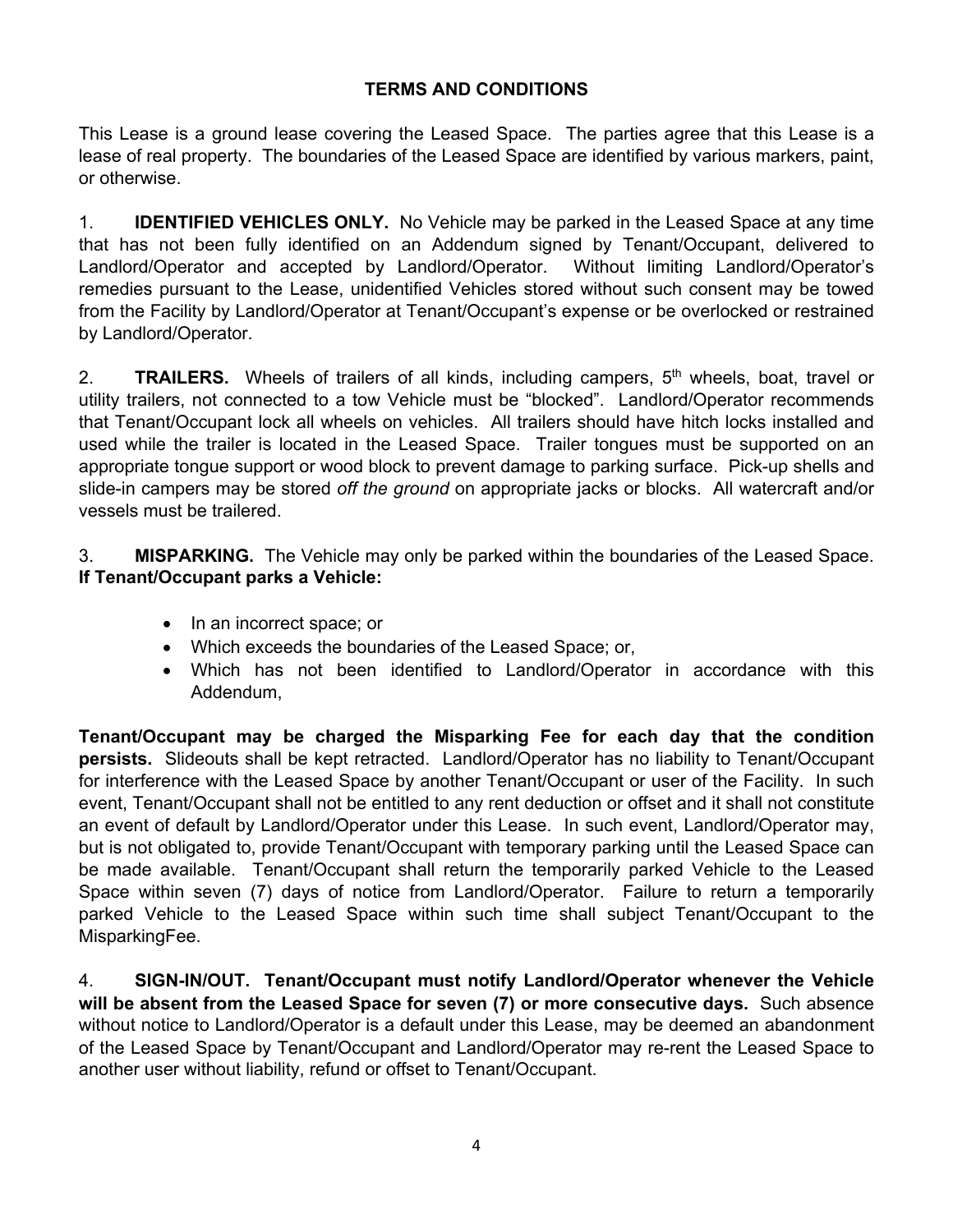5. **HAZARDOUS MATERIALS.** Tenant/Occupant shall not permit the release or disposal of any contaminant, hazardous material, hazardous substance or substance regulated or controlled by governmental authorities. Violations will be reported to the authorities. A suitable drip pan or absorbent pad must be placed by Tenant/Occupant at Tenant/Occupant's expense under Vehicles (including outboard motors) containing any kind of fluids, including but not limited to petroleum products and waste water. Landlord/Operator may require the removal of any Vehicle which in Landlord/Operator's judgment drips fluids excessively. Tenant/Occupant is liable for, and indemnifies Landlord/Operator against, all costs and fees resulting from fluids leaking from the Vehicle, including clean-up, consultants, attorneys, penalties and claims of all kinds, whether arising during or after the term of this Lease. In the event of a leak or spill, Tenant/Occupant, at Tenant/Occupant's sole expense, shall promptly take all steps necessary to restore the Facility to the condition that existed prior to the contamination. All remediation must be done consistent with applicable governmental requirements. No fluids may be discharged from the Vehicle nor may collected fluids be disposed of onto the ground or into any drain, sewer, dump/pump station or trash receptacle at the Facility. Collected fluids shall be removed from the site and properly disposed of by Tenant/Occupant at Tenant/Occupant's expense.

6. **LOOSE ITEMS.** All items, including Vehicles, in the Leased Space must be kept sanitary and clean. Loose items, including but not limited to tires, rims, mats and bicycles, stored under or around the Vehicle will be discarded. In such event, Landlord/Operator shall have no liability to Tenant/Occupant. It is recommended that open-cockpit boats be covered. All Vehicle and boat covers must be in good, serviceable condition and be battened down to prevent parts or contents from being blown about. Tow dollies may be stored under a Vehicle if the dolly is also identified herein as a Vehicle. No structures may be erected at or upon the Leased Space.

7. **ANCILLARY AMENITIES.** Ancillary amenities such as potable water, dump/pump station, electricity, refuse dump, and/or wash rack, if offered at the Facility, may be utilized only in compliance with the Facility's rules and fees (which are deemed incorporated in and a part of this Lease and are subject to change by Landlord/Operator from time to time). The presence or absence of ancillary amenities shall not alter the nature of this transaction as the lease of real estate. Use of any ancillary amenity is solely at Tenant/Occupant's risk. No warranty of any kind, including a warranty of fitness for a particular purpose, is made as to any ancillary amenity. Landlord/Operator does not guarantee the continued available of any ancillary amenity. Landlord/Operator shall have no liability if any ancillary amenity is not provided and/or terminated at any time or times. Monthly fees for use of ancillary amenities, if any, are payable whether or not Tenant/Occupant utilizes such ancillary amenities during a particular term of the Lease. Tenant/Occupant shall be liable for any damage to property or costs caused by Tenant/Occupant's use or misuse of any ancillary amenity.

8. **USE RESTRICTIONS.** The Leased Space shall be used for Vehicle parking only. No service, modification, cleaning, refinishing, maintenance, refitting and/or repairs may be performed on the Vehicle at the Facility. In no event shall Tenant/Occupant use the Vehicle for sleeping, cooking, entertaining or gathering of any kind. Tenant/Occupant must leave all driveways and access points clear. Tenant/Occupant shall not block any other Tenant/Occupant's Leased Space and/or Vehicle. Tenant/Occupant agrees not to store any valuable property in the Vehicle. Tenant/Occupant shall not store any irreplaceable Vehicle or Vehicle of indeterminate value in the Leased Space. Tenant/Occupant waives any claim for sentimental value or emotional attachment to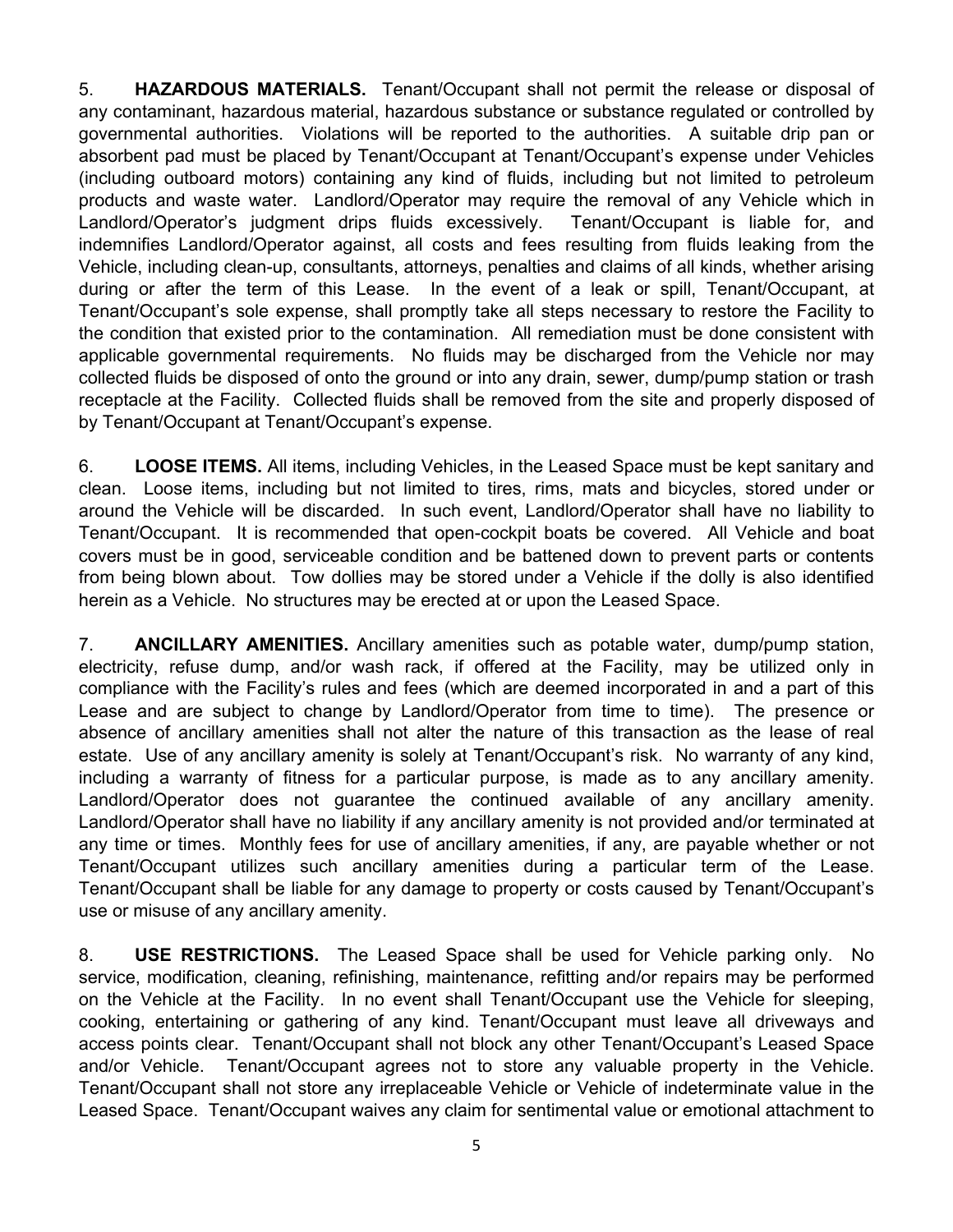the Vehicle Tenant/Occupant waives any claim for classic, exotic, or other additional value regarding any Vehicle located in the Leased Space.

9. **PROPERTY LOSS. Landlord/Operator is not responsible for any loss or damage regarding property located at the Leased Space. Tenant/Occupant assumes all risk of loss or damage to the Vehicle. Tenant/Occupant agrees to maintain, at Tenant/Occupant's expense, a policy of insurance covering all perils, including burglary, theft, vandalism, malicious mischief and comprehensive physical damage, providing coverage for the full value of any Vehicle and all contents at the Leased Space, as well as general liability insurance. Tenant/Occupant shall provide Landlord/Operator with proof of such insurance upon the signing of this Addendum, upon the expiration of any previously submitted coverage and within seven (7) days of a request from Landlord/Operator.** The maximum total, aggregate value of Five Thousand (\$5,000.00) Dollars of property in the Leased Space set forth in the Lease is waived by Landlord/Operator regarding only Vehicles. Insurance on the Vehicle and general liability coverage are a material condition of this Lease for the benefit of both the Tenant/Occupant and the Landlord/Operator. Failure to carry, or a lapse in, the required insurance is a default under this Lease; in which case Tenant/Occupant shall be deemed to be self-insured and Landlord/Operator, at its option, may pursue its remedies, including but not limited to termination of this Lease. Tenant/Occupant agrees to obtain endorsements to all insurance policies providing that the insurance company shall not be subrogated to any claim against Landlord/Operator. Tenant/Occupant shall be solely responsible for payment of any deductible or co-insurance related to any claim regarding the Vehicle.

10. **LIMITED WAIVER.** The prohibition in the Lease against the storage of combustible and hazardous materials is waived in respect to:

- A. Fuel within the tanks and fluids within the working parts of the Vehicle;
- B. LP gas in shut, legally compliant cylinders properly installed aboard the Vehicle if it is commercially equipped to utilize such fuel; and,
- C. Batteries connected to and powering Vehicles. Tenant/Occupant grants Landlord/Operator the right to remove and dispose of any fuel, engine fluid or battery found to be stored in violation of this Section. If Landlord/Operator removes and disposes of any such items, Tenant/Occupant shall pay Landlord/Operator's charges in conjunction with the removal and/or disposal.

11. **LOCKS.** Tenant/Occupant is responsible for keeping Vehicle locked and secured at all times. Trailer hitches also must be locked at all times while the trailer is located at the Leased Space. Landlord/Operator is not responsible for taking any measures nor for notifying Tenant/Occupant in the event the Vehicle is found unsecured.

12. **CONDITION.** The Vehicle must be roadworthy, operable, currently registered and insured at all times to be allowed to be located in the Leased Space..Landlord/Operator reserves the right to inspect the Vehicle and its contents any time the Vehicle is located at the Leased Space or is entering or leaving the Facility. Landlord/Operator, at Landlord/Operator's sole discretion, may refuse any Vehicle, including, but not limited to Vehicles with deflated tires, broken glass, damages